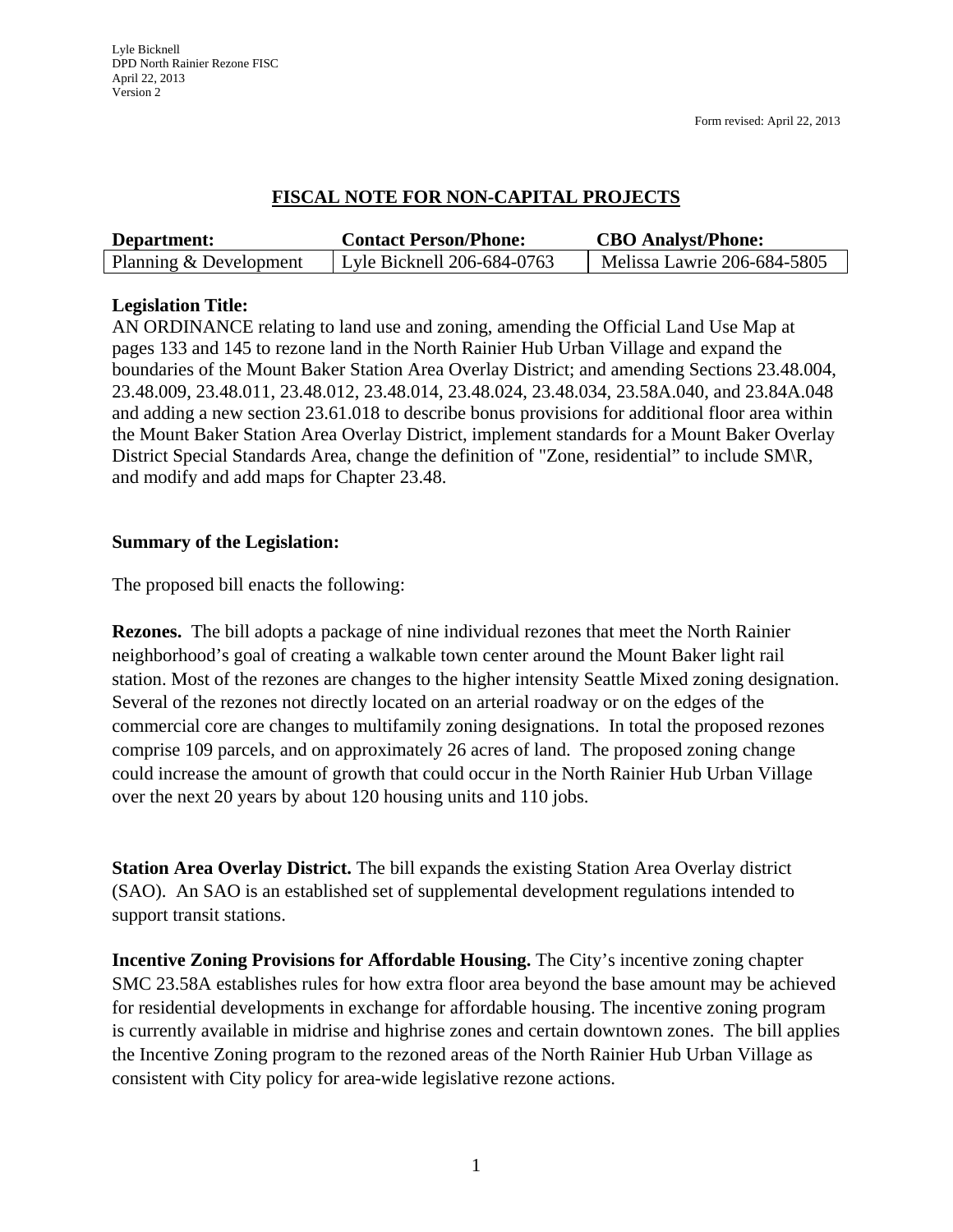Lyle Bicknell DPD North Rainier Rezone FISC April 22, 2013 Version 2

### **Background:**

In 2010, Sound Transit began light rail service to the Mount Baker town center. In anticipating of the start of rail service the North Rainier Neighborhood plan was updated in 2009. This update resulted in revisions to the Goals and Policies of the Neighborhood Plan.

### **Future Land Use Map Amendment**

Based on the recent North Rainier neighborhood plan update, proposed changes were made to the City's Comprehensive Plan Future Land Use Map. These changes were officially adopted by the City Council through the 2010 Comprehensive Plan annual amendment process. The package of rezones in this bill matches appropriate zoning designations to the areas that were redesignated on the Future Land Use Map.

Please check one of the following:

**\_\_ X\_\_\_\_ This legislation does not have any financial implications.**

**\_\_\_\_\_\_\_\_ This legislation has financial implications.**

## **a) What is the financial cost of not implementing the legislation?**

There is no direct cost of not implementing the legislation. However, if the rezones are not enacted and incentive zoning provisions not applied, the City would not receive the preferred form and character of development in the North Rainier neighborhood envisioned by citizens and called for in Comprehensive and Neighborhood Plans.

#### **b) Does this legislation affect any departments besides the originating department?**

No.

#### **c) What are the possible alternatives to the legislation that could achieve the same or similar objectives?**

There are numerous possible rezone scenarios that could achieve similar objectives in the area. The proposal reflects the scenario developed by extensive community work and continues to have significant community support.

Since March of 2011, DPD has evaluated alternative approaches to the legislation that would entail a more comprehensive re-evaluation of zoning and/or urban design in the core of the North Rainier urban village to further support Transit Oriented Development (TOD) goals. An alternative approach: Conduct a more limited zoning re-evaluation focusing on key sites for transit supportive development at increased densities within the urban village. Cost to DPD of this alternative is estimated at \$30,000 for consultant impact analysis services and 0.5 FTE of one planner for 6 months.